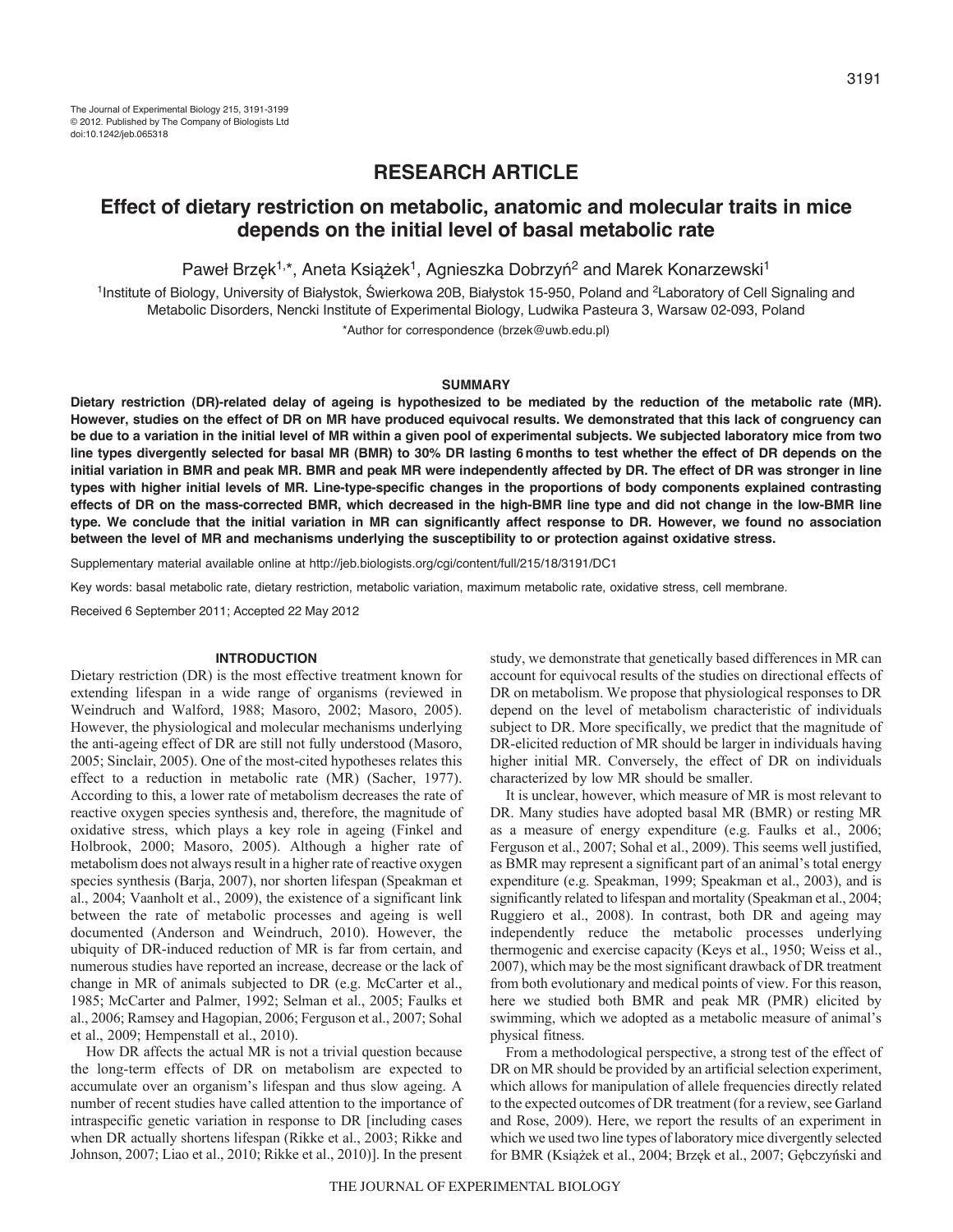Konarzewski, 2009a; Gębczyński and Konarzewski, 2009b). There are two reasons why these line types of mice are good models for studying DR. First, apart from a 30% difference in BMR, they differ distinctly with respect to daily food consumption [higher in mice with high BMR (H-BMR) (Książek et al., 2004)], PMR [higher in mice with low BMR (L-BMR) (Książek et al., 2004)], and the relative sizes of the small intestine, liver, kidneys and heart [larger in H-BMR mice (Książek et al., 2004)]. Second, our mouse line types also differ with respect to the proportion of unsaturated fatty acids (FAs) in cell membrane phospholipids [higher in L-BMR mice (Brzęk et al., 2007)], which are particularly prone to oxidative stress (Hulbert, 2005).

In our experiment, we analyzed the effects of long-term (6month), 30% DR in mice from both selected line types differing with respect to initial levels of BMR. We expected that mice from the H-BMR line type should be more likely to show DR-induced decreases in both total and body mass (*M*b)-corrected BMR. More specifically, we asked whether long-term DR affects between-line-type differences in BMR through: (1) reduction in the size of metabolically active internal organs (such as the liver and heart) or other body components (such as fat stores), and/or (2) reduction in mass-corrected MR and changes in related traits, such as composition of FA in cell membrane phospholipids. Furthermore, we ascertained the effects of long-term DR on exercise and thermogenic capacity by measuring PMR and hypothermia elicited by 5 min swimming in water at  $25^{\circ}C (\Delta T_{\text{swim}})$ , and compared these effects with line-type-specific changes in BMR. Finally, to relate whole-body metabolic responses to the molecular level, we quantified the effect of DR on the anti-oxidative capacity of blood serum (an index of total antioxidant capacity) and the FA composition of cell membrane phospholipids in the liver and kidney (an index of susceptibility to oxidative stress).

# **MATERIALS AND METHODS Animals and housing**

Subjects in our experiment were Swiss-Webster mice (*Mus musculus* Linnaeus 1758) selectively bred towards high and low *M*<sub>b</sub>-corrected BMR as described in detail elsewhere (Książek et al., 2004; Brzęk et al., 2007; Gębczyński and Konarzewski, 2009a; Gębczyński and Konarzewski, 2009b). Briefly, the BMR of 12–16-week-old mice was measured for 3h in an open-circuit respirometry system at an ambient temperature of 32°C. Males and females characterized by the highest and lowest mass-corrected BMR were chosen as progenitors of the H-BMR and L-BMR selection lines, respectively. A similar procedure was repeated in subsequent offspring generations, yielding significant differentiation of the lines with respect to BMR, without simultaneous changes in  $M_b$ . Although both line types came from an unreplicated selection experiment, between-line-type differences in BMR and several other traits are large enough to claim that they represent a genuine change in frequencies of alleles directly related to BMR rather than genetic drift (Książek et al., 2004; Brzęk et al., 2007; Gębczyński and Konarzewski, 2009a). Throughout the course of the selection experiment, mice were maintained in a climatic chamber at an ambient temperature of 23°C under a 12h:12h light:dark cycle. The same conditions were also applied during the present experiment. All experimental procedures were approved by the Local Ethical Committee in Bialystok (permission 2003/34).

# **Experimental design and sequence of measurements**

Our experiment was carried out on males of generation F24. BMR was measured at the age of 4–5months (for details, see Książek et al., 2004). After BMR measurement was completed, we measured the food intake of all mice (see below for methods) and then randomly assigned half of the mice within each of the selected lines to one of two feeding regimens: (1) unlimited access to food [*ad libitum* (AL) regimen], or (2) every 2 days mice were fed a precise amount of food equal to 70% of their individually measured, 2day *ad libitum* food consumption (DR). This design created four experimental groups (34 individuals each): (1) H-BMR mice fed AL, mean (±s.e.m.) 2day food consumption 12.44±0.18g; (2) H-BMR mice fed DR, offered 8.74±0.19g every 2days; (3) L-BMR mice fed AL, mean 2day food consumption 10.69±0.18g; and (4) L-BMR mice fed DR, offered 7.33±0.18g every 2days. All mice were housed individually and had unlimited access to water.

The described feeding experiment began when mice were 6months old and lasted for 6months. Upon completion of the trial, the 12-month-old mice were subjected to a second BMR measurement. Next, all individuals were subjected to measurements of PMR elicited by forced swimming in 25°C water. PMR was defined as the highest oxygen consumption averaged over 2min of a 5min swim [for a detailed description of this procedure, see Gębczyński and Konarzewski (Gębczyński and Konarzewski, 2009b)]. Colonic temperature was measured to the nearest 0.1°C with a thermocouple thermometer (BAT-12, Physitemp Instruments, Clifton, NJ, USA), immediately before (hereafter referred to as pre-swim core body temperature, *T*) and after measurement of PMR. The difference between pre- and posttrial core temperatures was taken as the magnitude of  $\Delta T_{\text{swim}}$ . All mice were then killed by cervical dislocation, and their metabolically active organs (liver, kidney, heart and small intestine) were excised and weighed. Liver and kidneys were immediately frozen in liquid nitrogen for later analyses of composition of membrane lipids. The remaining carcasses were stored at –20°C for body fat measurements.

## **Measurement of food intake**

For measurements of food intake, mice were housed individually in cages equipped with plastic grids. Each mouse was fed a standard laboratory chow diet (Labofeed B, Wytwórnia Pasz A. Morawski, Kcynia, Poland; dietary proximate analysis was as follows: protein  $174 \text{ g kg}^{-1}$ , fat  $32 \text{ g kg}^{-1}$ , starch  $290 \text{ g kg}^{-1}$ , fiber  $70 \text{ g kg}^{-1}$ , ash  $60g\text{kg}^{-1}$ , metabolizable energy content 12.5 MJ kg<sup>-1</sup>). Food remains (orts) dropping to the bottom of the cage were separated from feces, dried in an oven at 65°C, and weighed to the nearest 0.01g. Average food intake was calculated individually for each mouse during two consecutive 2-day-long trials as the mass of food disappearing from the food dispenser minus orts. Plastic grids were removed from cages after completion of this trial.

#### **Body fat measurement**

The thawed carcasses were dried at 65°C to a constant mass, homogenized with an electric mill, and fat was extracted from homogenates with petroleum ether in a Soxhlet extractor. The residues were then re-dried, and the fat content was calculated as the mass lost during extraction (Sawicka-Kapusta, 1975).

# **FA composition**

Liver and kidney samples were pulverized in an aluminum mortar with a stainless steel pestle pre-cooled in liquid nitrogen. The powder was then transferred to clean glass tubes containing methanol at a temperature of –20°C. Butylated hydroxytoluene (Sigma-Aldrich, St Louis, MO, USA) was added, as an antioxidant, to methanol at a dose of  $30 \text{ mg } 100 \text{ ml}^{-1}$ . Lipids were extracted by the method of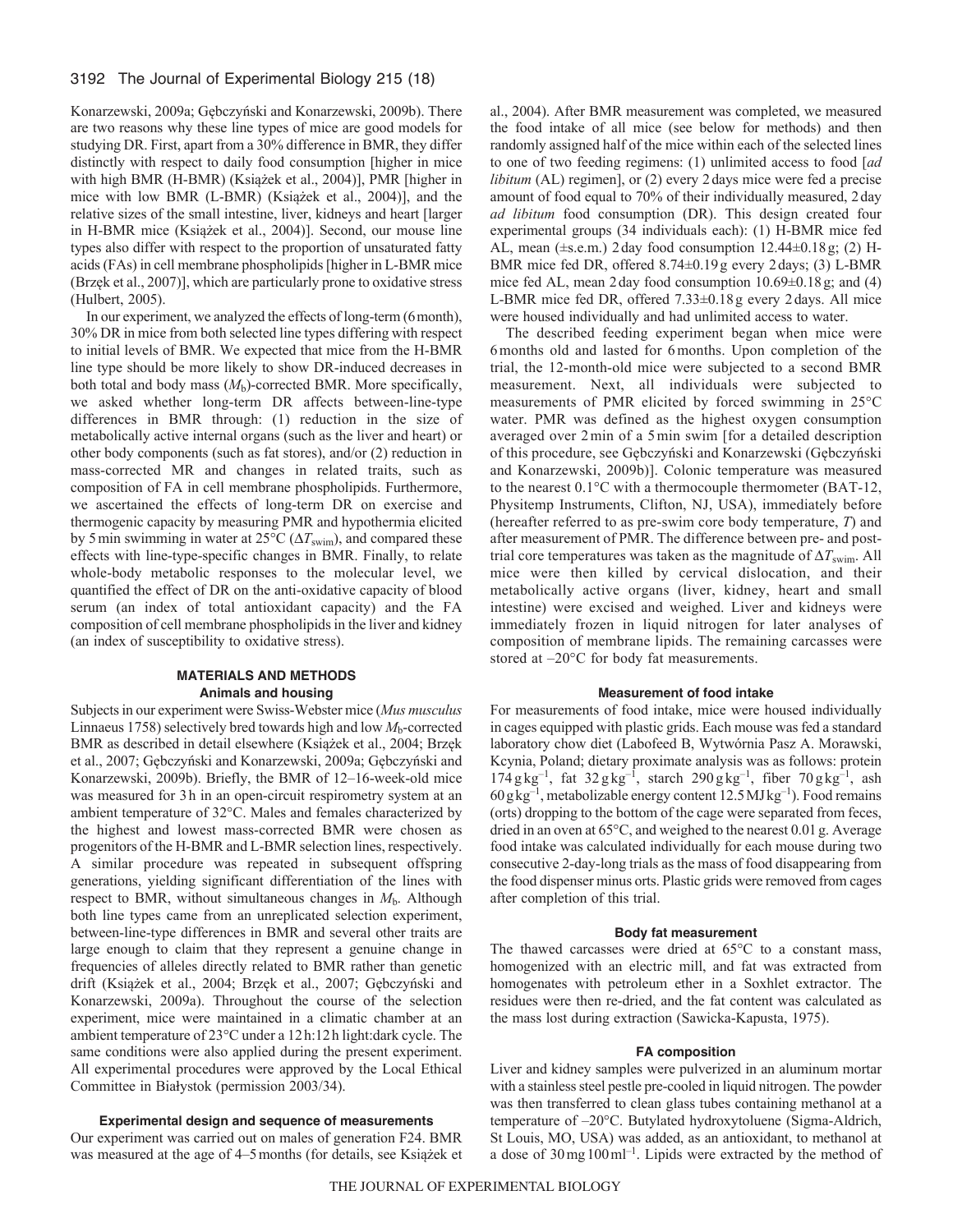

Fig. 1. Changes in body mass of mice in four experimental groups during the course of the present experiment. H-AL, high-basal metabolic rate (BMR) mice fed *ad libitum*; H-DR, high-BMR mice subject to DR; L-AL, low-BMR mice fed *ad libitum*; L-DR, low-BMR mice subject to DR. On this and subsequent graphs, means [or least-square (LS) means when indicated]  $\pm$ s.e.m. are shown.

Folch et al. (Folch et al., 1957). To isolate phospholipids, the samples were fractionated on silica plates (Kieselgel 60, 0.22mm, Merck, Darmstadt, Germany) using chloroform-methanol-acetic acid-water  $(50:37.5:3.5:2, v/v/v/v)$  as the developing solvent. Lipid bands were visualized under UV light after spraying with a 0.5% solution of 3',7'-dichlorofluorescein in absolute methanol. The gel bands corresponding to phospholipids were scraped off of the plate and transferred into screw tubes containing methylpentadecanoic acid (Sigma-Aldrich) as an internal standard. FAs were then transmethylated along with the gel in the presence of 1ml of 14% boron fluoride in methanol at 100°C for 90min. The resulting methyl esters were extracted with hexane and analyzed by gas-liquid chromatography. A Hewlett-Packard 5890 Series II gas chromatograph with a double flame ionization detector and a fused HP-INNOWax (100m) capillary column were used (Hewlett-Packard, Palo Alto, CA, USA). The injector and detector temperatures were both set at 250°C. The oven temperature was increased linearly from 160 to 230 $\degree$ C at rate of 5 $\degree$ Cmin<sup>-1</sup>. Individual FA methyl esters were quantified using the area corresponding to the internal standards. FA standards were purchased from Sigma-Aldrich.

We expressed relative molar amounts of the most common FAs as their relative percentage of all FA chains. We also calculated the relative abundance of saturated (SFA; no double bonds), monounsaturated (MUFA; one double bond) and polyunsaturated (PUFA; at least two double bonds) FAs, the unsaturation index (UI; the average number of double bonds per 100 FA chains) and the average length of FA chains.

# **Analysis of antioxidative capacity of blood serum**

We quantified the total antioxidative capacity of blood serum with a Cayman Chemical Antioxidant Assay Kit (no. 709001, Ann Arbor, MI, USA). This assay quantifies the overall ability of antioxidants in blood serum to inhibit the oxidation of 2,2--azino-di-[3 ethylbenzthiazoline sulphonate] (ABTS) by metmyoglobin. Blood samples of all mice were collected immediately after the animals were killed. Blood samples were centrifuged and blood serum was stored at –20°C and subsequently assayed according to the kit manual.

#### **Statistical analyses**

Results of anatomic and metabolic measurements in 12-month-old mice were analyzed by means of ANOVA or analysis of covariance (ANCOVA), with line type and feeding regimen as fixed factors, and family affiliation nested within line type as a random factor controlling for the effect of animals' relatedness (number of families: L-AL, 12; H-AL, 13; L-DR, 18; H-DR, 13). We analyzed data in two ways: (1) without  $M<sub>b</sub>$  as covariate – here, we tested for changes in total values of measured parameters; and  $(2)$  with  $M<sub>b</sub>$  or mass of body organs as covariates – here, we analyzed for changes in masscorrected values. Different covariates were applied for particular traits (as listed in the Results). For most traits measured in 12-monthold mice, lean  $M<sub>b</sub>$  ( $M<sub>lean</sub>$ , i.e. total mass minus the mass of fat and digestive tract content) was used as a covariate. In separate analyses, BMR measured at that age was also corrected for the summed mass of metabolically active internal organs (liver, kidney, heart and small intestines), or for the mass of remaining body carcass (i.e.  $M_{\text{lean}}$ minus mass of these internal organs).

We applied repeated-measures ANOVA to compare  $M<sub>b</sub>$  at 6 and 12months of age (i.e. at the beginning and at the end of experiment). We did not analyze  $M<sub>b</sub>$  during the whole course of experiment because of the non-linearity of changes in  $M<sub>b</sub>$  with time (see Fig. 1). FA composition in 12-month-old mice was analyzed by means of ANOVA with line type and feeding regimen as fixed factors, family affiliation nested within line type as a random factor and the respective interaction terms.

Differences were considered significant at *P*<0.05. In all analyses, factors other than line type and feeding regimen were included in the final model only when their *P*-values were <0.05. Whenever significant interactions between line type and feeding regimen were detected, we tested for inter-group differences by means of a Tukey's test (separate ANOVA/ANCOVA analyses within each of the fixed effects produced the same results). All tests were carried out using the GLM procedure in SAS 9.1.3 (SAS Institute, Cary, NC, USA).

Table1. Summary of repeated-measures ANOVA on body mass of mice (*Mus musculus*) from both *ad libitum* (AL) and dietary restriction (DR) feeding regimens and from each feeding regimen separately

|                                                  | AL and DR feeding regimen |       |          |       | AL feeding regimen |        | DR feeding regimen |      |          |
|--------------------------------------------------|---------------------------|-------|----------|-------|--------------------|--------|--------------------|------|----------|
|                                                  | F                         | d.f.  | P        | F     | d.f.               | P      | F                  | d.f. | P        |
| Feeding regimen                                  | 47.27                     | 1,49  | < 0.0001 |       |                    |        |                    |      |          |
| Line type                                        | 0.06                      | 1,49  | 0.80     | 3.40  | 1,17               | 0.083  | 5.89               | 1,46 | 0.019    |
| Feeding regimen $\times$ line type               | 7.72                      | 1,49  | 0.0077   |       |                    |        |                    |      |          |
| Family affiliation                               | 2.83                      | 40.49 | 0.0003   | 2.77  | 26.17              | 0.016  | n.s.               | n.s. | n.s.     |
| Time                                             | 201.36                    | 1,49  | < 0.0001 | 11.56 | 1,17               | 0.0034 | 416.22             | 1,46 | < 0.0001 |
| Time $\times$ feeding regimen                    | 85.41                     | 1,49  | < 0.0001 |       |                    |        |                    |      |          |
| Time $\times$ line type                          | 2.04                      | 1,49  | 0.16     | 8.51  | 1,17               | 0.0096 | 0.26               | 1,46 | 0.61     |
| Time $\times$ line type $\times$ feeding regimen | 7.75                      | 1,49  | 0.0076   |       |                    |        |                    |      |          |
| Time $\times$ family affiliation                 | 1.22                      | 40,49 | 0.25     | 1.34  | 26,17              | 0.27   | n.s.               | n.s. | n.s.     |
| n.s. not significant.                            |                           |       |          |       |                    |        |                    |      |          |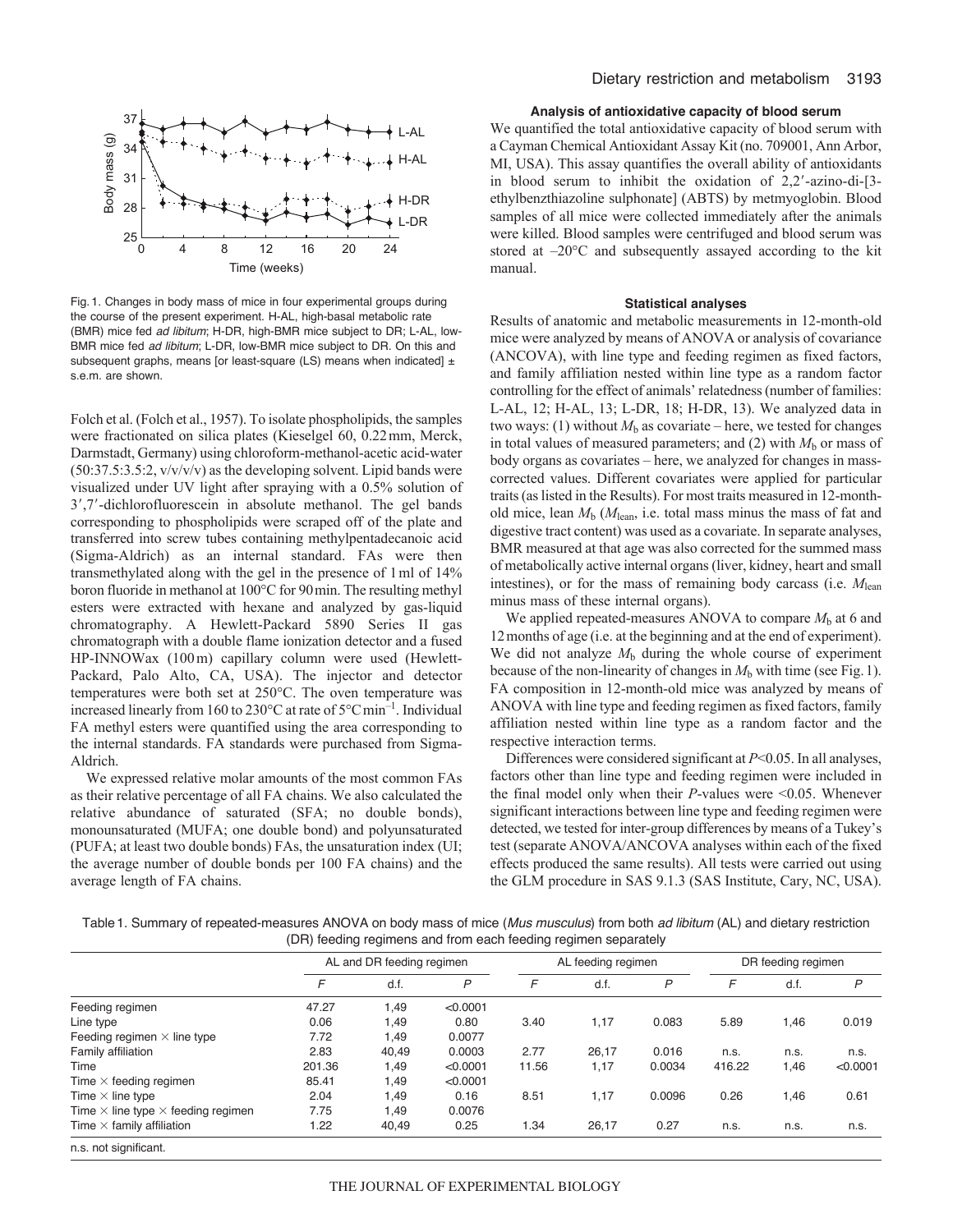# 3194 The Journal of Experimental Biology 215 (18)

Table2. Summary of ANOVA/ANCOVA for total (whole body) and lean body mass (*M*lean)-corrected mass of internal organs of mice

|                         | Feeding regimen |      |          | Line type |      |          | Family affiliation |       |        | $Mlean$ <sup>a</sup> |      |          |
|-------------------------|-----------------|------|----------|-----------|------|----------|--------------------|-------|--------|----------------------|------|----------|
|                         | F               | d.f. | P        | F         | d.f. | P        | F                  | d.f.  | P      | F                    | d.f. | P        |
| Total mass              |                 |      |          |           |      |          |                    |       |        |                      |      |          |
| Fat <sup>b</sup>        | 30.87           | 1,83 | < 0.0001 | 29.36     | 1,83 | < 0.0001 | n.s.               | n.s.  | n.s.   |                      |      |          |
| Liver                   | 38.37           | 1,84 | < 0.0001 | 11.66     | 1,84 | 0.001    | n.s.               | n.s.  | n.s.   |                      |      |          |
| Kidneys                 | 44.27           | 1.46 | < 0.0001 | 29.86     | 1,46 | < 0.0001 | 1.95               | 38,46 | 0.016  |                      |      |          |
| Heart                   | 91.27           | 1,46 | < 0.0001 | 18.24     | 1,46 | < 0.0001 | 2.99               | 38,46 | 0.0002 |                      |      |          |
| Intestine               | 0.00            | 1,46 | 0.98     | 28.61     | 1,46 | < 0.0001 | 2.12               | 38,46 | 0.0077 |                      |      |          |
| $Mlean$ -corrected mass |                 |      |          |           |      |          |                    |       |        |                      |      |          |
| $\mathsf{Fat}^c$        | 1.01            | 1,82 | 0.32     | 60.06     | 1,82 | < 0.0001 | n.s.               | n.s.  | n.s.   | 72.86                | 1,82 | < 0.0001 |
| Liver                   | 3.49            | 1,83 | 0.065    | 20.21     | 1,83 | < 0.0001 | n.s.               | n.s.  | n.s.   | 81.52                | 1,83 | < 0.0001 |
| Kidneys                 | 1.23            | 1,45 | 0.27     | 49.04     | 1,45 | < 0.0001 | 1.75               | 38,45 | 0.037  | 42.78                | 1,45 | < 0.0001 |
| Heart                   | 18.66           | 1,45 | < 0.0001 | 19.75     | 1,45 | < 0.0001 | 2.95               | 38,45 | 0.0003 | 13.51                | 1,45 | 0.0006   |
| Intestine               | 0.80            | 1,45 | 0.37     | 28.92     | 1,45 | < 0.0001 | 2.14               | 38,45 | 0.0074 | 1.33                 | 1,45 | 0.26     |

<sup>a</sup>Mass of analyzed organ was subtracted from M<sub>lean</sub>.

bInteraction between feeding regimen and line type:  $F_{1,83}$ =16.22,  $P=0.0001$ .

<sup>c</sup>Interaction between feeding regimen and line type:  $F_{1,82}$ =6.52, *P*=0.012.

Interaction between feeding regimen and line type was never significant for internal organs. *M*lean was not significant as a covariate for intestine mass, but we present this analysis for comparison with other organs.

# **RESULTS Effect of feeding regimen on** *M***b, fat content and mass of internal organs**

DR resulted in a reduction of  $M<sub>b</sub>$  in DR mice (Fig. 1). However, the effect of feeding regimen was line-type-dependent, as indicated by significant three-way interaction between line type, feeding regimen and the time course of the experiment (Table1). Separate repeatedmeasures ANOVAs within each of the feeding regimens suggest that this interaction reflected line-type-specific changes of  $M<sub>b</sub>$  in AL-fed mice (significant interaction between line type and the time course within this feeding regimen; Table1), whereas DR affected *M*<sup>b</sup> similarly in mice from both line types (no significant interaction between line type and the time course in DR feeding regimen; Table 1).

A significant feeding regimen  $\times$  line type interaction revealed that the effect of DR on total and *M*lean-corrected fat mass was also line-type-dependent (Table2, Fig.2A,B). A Tukey's test revealed that DR significantly reduced total fat mass in the L-BMR  $(P<0.0001)$  but not the H-BMR line type  $(P=0.72;$  Fig. 2A). However, when corrected for  $M_{\text{lean}}$ , DR-elicited changes of fat mass were not significant within either of the line types (*P*>0.1 in both cases; significant interaction reflected the opposite directions of nonsignificant trends; Fig.2B), which indicates that reduction of total fat mass was strictly proportional to changes in  $M_{\text{lean}}$ .

H-BMR mice retained significantly larger total and *M*leancorrected masses of all internal organs (Table 2, Fig. 3). DR significantly reduced total masses of the liver, kidneys and heart but not the small intestine; when corrected for  $M_{\text{lean}}$ , the effect of DR remained significant only for the heart mass (Table2, Fig.3F). The lack of significant interactions between line type and feeding regimen in these analyses revealed that the effect of DR on organ mass was similar in both line types.

### **Effect of experimental treatment on BMR**

The effects of feeding regimen and line type on the final level of BMR (measured at the completion of the experiment, in 12-monthold mice) depended on how we corrected BMR for the effect of body or organ masses. There was a significant interaction between line type and feeding regimen for  $M_{\text{lean}}$ -corrected and lean-carcasscorrected BMR (Table3, Fig.4B,C). A Tukey's test revealed that DR reduced *M*<sub>lean</sub>-corrected BMR in H-BMR (*P*=0.0068) but not

in L-BMR mice  $(P=1; Fig.4B)$ . We obtained similar results when BMR was corrected for lean carcass mass (H-BMR line type: *P*=0.0042; L-BMR line type: *P*=0.98; Fig.4C). In contrast, there was no significant  $DR \times$  line type interaction when BMR was corrected for the summed mass of all four metabolically active organs studied here (Table3, Fig.4D).

#### **Effect of experimental treatment on PMR and** *T*

The effect of feeding regimen on total PMR was line-typedependent, as indicated by strong line type  $\times$  feeding regimen interaction (Table4, Fig.5A). A Tukey's test showed that DR significantly reduced total PMR in mice of both line types (*P*<0.0001 in both cases). However, within AL mice, L-BMR individuals had significantly higher PMR than H-BMR individuals  $(P=0.0006)$ , whereas the between-line-type difference was not significant within DR mice  $(P=0.96)$ . This indicates that total PMR decreased more in the L-BMR than the H-BMR line type. However, the line type  $\times$  feeding regimen interaction became non-significant when PMR



Fig. 2. Total (A) and lean body mass (M<sub>lean</sub>)-corrected (B; LS means) fat mass of mice in four experimental groups after completion of the present experiment. For further details see Fig. 1.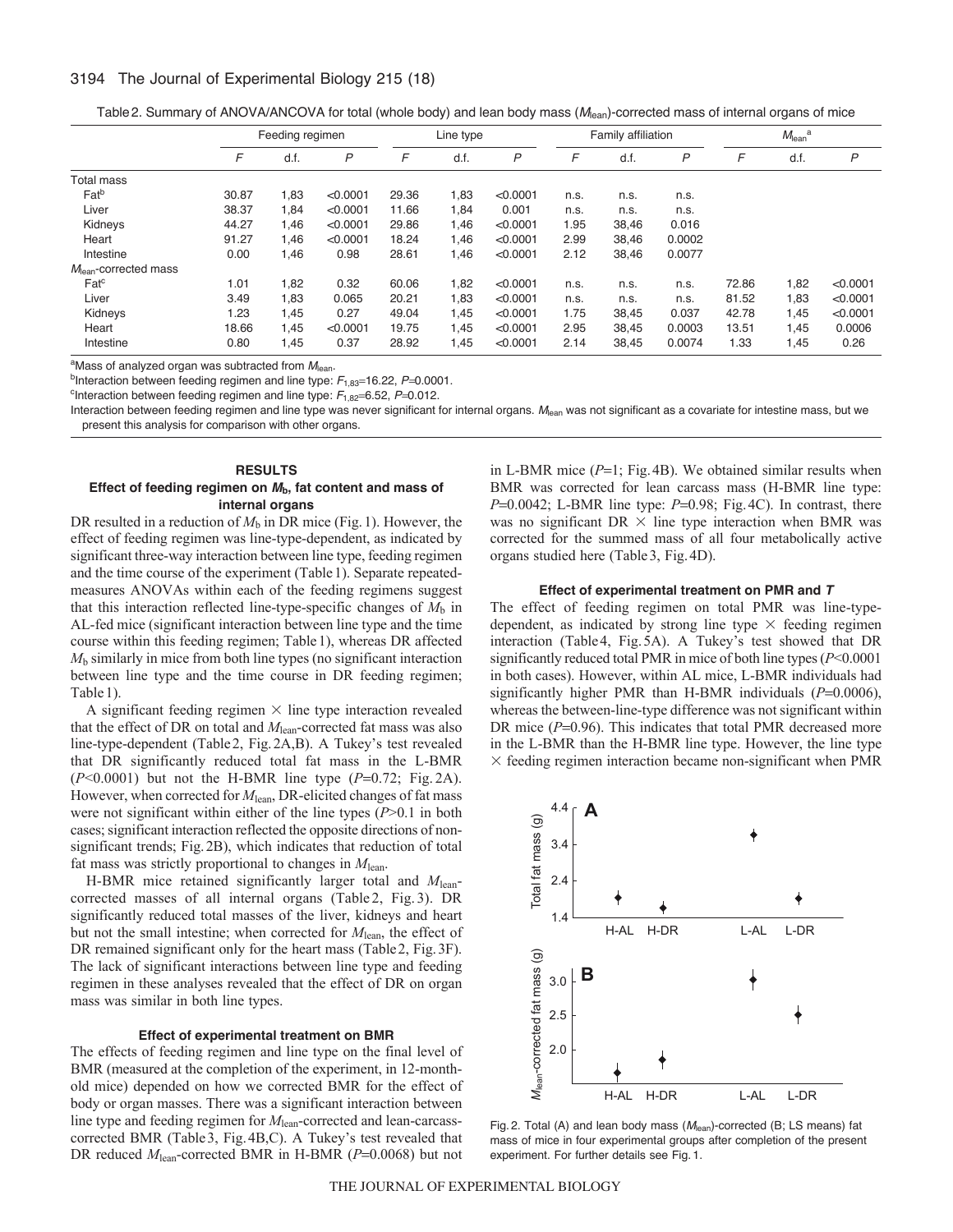

Fig. 3. Total (left column) and *M*lean-corrected (right column; LS means) masses of the liver (A,B), kidney (C,D), heart (E,F) and small intestine (G,H) of mice in four experimental groups after completion of the present experiment. For further details see Fig. 1.

was controlled for  $M_{\text{lean}}$  (Table 4, Fig. 5B), which suggests that DRelicited reduction in PMR largely reflects a reduction in  $M<sub>b</sub>$ , rather than in mass-corrected MR.

DR significantly reduced *T* in mice of both line types (Table 4, Fig.5C). Interestingly, DR reduced body temperature similarly in both line types (Fig.5C), despite significant differences in BMR. This inconsistency of DR-mediated changes in BMR and *T* corresponds with the lack of differences in *T* of H-AL and L-AL mice, despite their conspicuously different *M*lean-corrected BMRs (Fig.4, Fig.5C).

The effect of DR on  $\Delta T_{\text{swim}}$  was much stronger in L-BMR than H-BMR mice (Table 4, Fig. 5D): DR significantly increased  $\Delta T_{\text{swim}}$ in L-BMR but not in H-BMR mice (Tukey's test; *P*>0.0001 and *P*=1, respectively). However, although the interaction between line type and feeding regimen remained significant when  $\Delta T_{\text{swim}}$  was corrected for *M*<sub>lean</sub> (Table4), the effect of DR was no longer significant for either line type (*P*>0.1 in both cases; Fig.5E). Thus, the interaction most likely reflected opposite, non-significant effects of DR within each of the line types.

# **Antioxidative capacity of blood serum**

Neither feeding regimen  $(F_{1,79}=1.05, P=0.31)$  nor line type  $(F_{1,79}=1.93, P=0.17)$  had significant effects on the antioxidant capacity of blood serum (feeding regimen  $\times$  line type interaction was non-significant; data not shown).

#### **FA composition of cell membrane phospholipids**

DR significantly modified FA composition of membrane phospholipids in liver and kidneys (Table5, supplementary material TablesS1, S2). In general, DR elevated the content of MUFA at the expense of SFA (only in the liver) and PUFA. As a result, DR significantly reduced UI (Table5). DR affected the FA profiles of cell membranes similarly in mice from both selected line types, as shown by an almost complete lack of significant interactions between line type and feeding regimen for analyzed parameters (Table5, supplementary material Tables S1, S2). Line type had little effect on cell membrane phospholipids, except for higher DHA (22:6) content in the livers of L-BMR mice (supplementary material TableS1).

## **DISCUSSION**

DR elicited a significant reduction of both total BMR (Fig.4A) and total PMR (Fig.5A). However, because the effect of DR on total  $M<sub>b</sub>$ , fat mass and  $M<sub>lean</sub>$  depended on the effect of line type (Figs 1, 2), all other results had to be corrected for  $M<sub>b</sub>$  or  $M<sub>lean</sub>$  to analyze how DR affected mice from both line types. Our findings suggest that the effect of DR frequently depended on the initial betweenline-type differences in the studied traits.

## **Effect of experimental treatment on BMR**

Mice used in our study came from line types divergently selected for BMR measured at the age of 3–5months (Książek et al., 2004).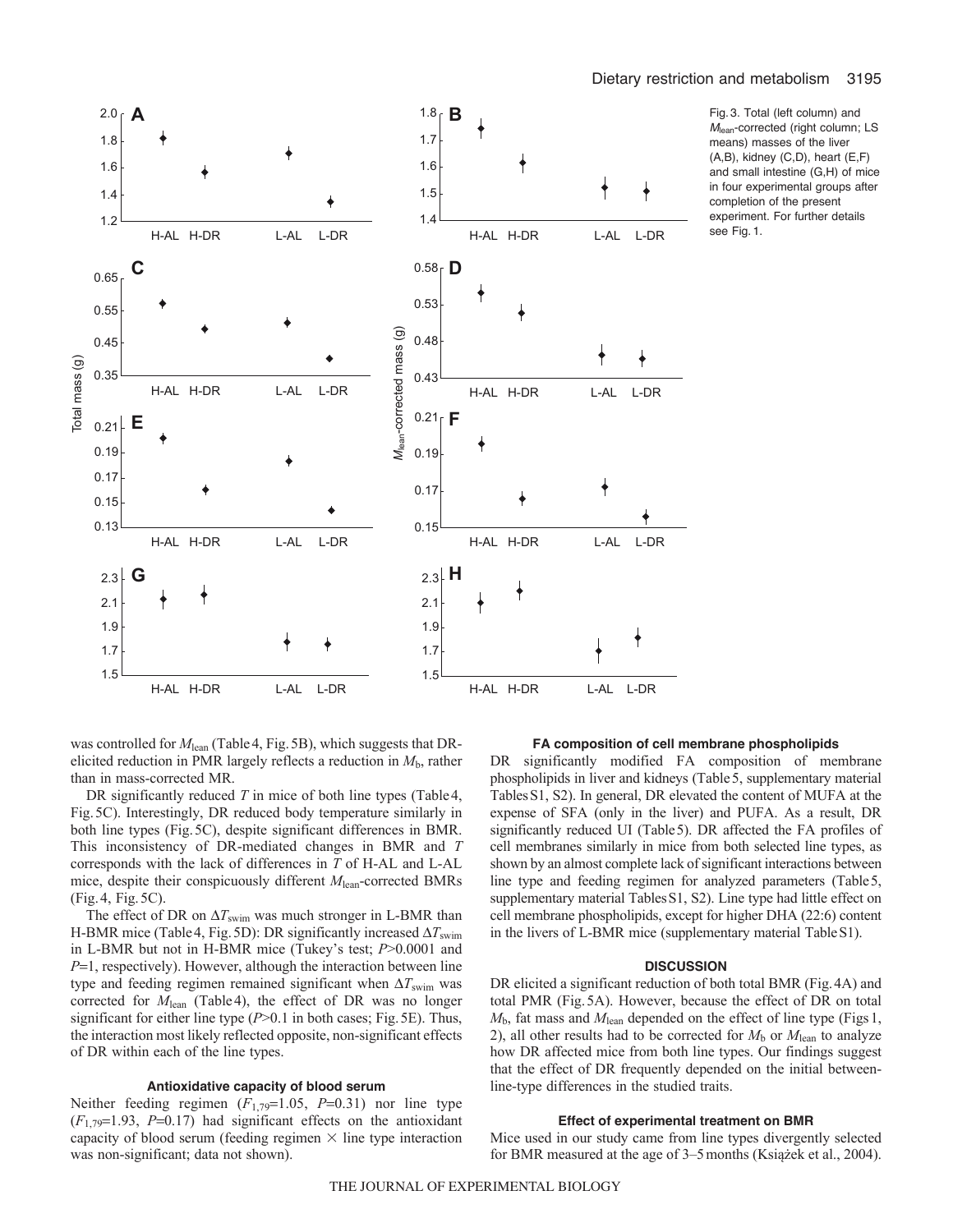|                              | Feeding regimen |      |              | Line type |      |          | Feeding regimen<br>$\times$ line type |       |       | Covariate |      |          |
|------------------------------|-----------------|------|--------------|-----------|------|----------|---------------------------------------|-------|-------|-----------|------|----------|
|                              |                 | d.f  | $\mathsf{P}$ |           | d.f. | P        | F                                     | d.f.  | P     |           | d.f. | P        |
| Total                        | 18.66           | .84  | < 0.0001     | 42.91     | .84  | < 0.0001 | n.s.                                  | n.s.  | n.s.  |           |      |          |
| $M_{\text{lean}}$ -corrected | 4.72            | .82  | 0.033        | 73.45     | .82  | < 0.0001 | 5.25                                  | 82. ا | 0.025 | 50.94     | .82  | < 0.0001 |
| Lean-carcass-mass-corrected  | 7.05            | .82  | 0.0095       | 77.20     | .82  | < 0.0001 | 4.17                                  | .82   | 0.044 | 36.99     | .82  | < 0.0001 |
| Organ-mass-corrected         | 5.48            | 0.83 | 0.022        | 10.13     | 0.83 | 0.0021   | n.s.                                  | n.s.  | n.s.  | 37.21     | .83  | < 0.0001 |

Table 3. Summary of ANOVA/ANCOVA of total (whole body), M<sub>lean-</sub>, lean-carcass-mass- and organ-mass-corrected basal metabolic rate measured at the completion of the experiment in 12-month-old mice

Here, we demonstrated that between-line-type differences in *M*bcorrected BMR and organ masses observed at that age (Książek et al., 2004; Brzęk et al., 2007) are preserved after 6months of DR (Figs3, 4). However, DR reduced *M*lean-corrected BMR only in mice from the H-BMR line type, and had no significant effect on mice from the L-BMR line type (Fig.4B).

The DR-induced changes in MR may be due to concurrent reduction in the mass of metabolically active internal organs, fat and/or the proportion of remaining body components (carcasses), or in their mass-corrected MR. BMR mainly reflects the metabolic costs of maintenance of internal organs related to food processing, such as the liver, kidney and heart (Konarzewski and Diamond, 1995). Following DR treatment, these organs became smaller in mice of both line types (Fig.3), which was reflected in the observed reduction of total BMR (Fig.4A). In contrast, however, DR did not affect *M*leancorrected organ masses, except for the heart (Table2), which suggests that organ mass reduction was proportional to *M*lean reduction. Thus, organ downsizing had a weak effect on *M*b-corrected BMR. Indeed, the interaction between line type and feeding regimen disappeared when BMR was corrected for summed mass of internal organs (Table3, Fig.4D). All of these results suggest that the observed DRelicited changes in *M*lean-corrected BMR (Fig.4B) are due to linetype-specific changes in fat and carcass mass, rather than organ mass. This is supported by the significant interaction between line type and feeding regimen in the analysis of BMR corrected for carcass mass (i.e. *M*<sup>b</sup> without fat and internal organs; Fig.4C). Likewise, Faulks et al. (Faulks et al., 2006) reported a stronger effect of DR on mice's relative size of skin than that of liver, heart or kidneys.

DR resulted in a significant reduction of the UI in cell membrane phospholipids of the liver and kidneys (Table5). Low UI of cell membrane phospholipids is considered a hallmark for low rate of metabolic processes (Hulbert, 2007; but see Brzęk et al., 2007), and may suggest that DR not only reduced the size of internal organs but also downregulated their mass-corrected metabolism. This is indirectly supported by significant DR-elicited reduction of BMR corrected for the summed mass of internal organs (Table3, Fig.4D). However, because the magnitude of UI reduction was similar in both line types (Table5), we conclude that the reduction in mass-corrected MR was not affected by a between-line-type difference in BMR.

Our experimental mice came from non-replicated selection (Książek et al., 2004). Nevertheless, we have repeatedly shown that differences between H-BMR and L-BMR line types in BMR, size of internal organs and composition of cell membrane FAs arose as a result of selection rather than genetic drift (Książek et al., 2004; Brzęk et al., 2007). This consistency allows us to assume that the responses to DR reported in the present study also indirectly resulted from the selection on BMR, rather than random fluctuations of phenotypes driven by genetic drift. However, it must be kept in mind that responses to DR reported therein might be specific to the genetic make-up of our selected mice and therefore cannot be considered as universal [particularly because of significant between-strain variation in response to DR in mice (e.g. Rikke et al., 2003; Liao et al., 2010)]. In any case, our study suggests that inconsistent results of earlier studies on associations between metabolism and long-term DR may stem from between-study differences in the initial level of MR. For example, although some authors have reported that DR does not affect or even elevates mass-corrected MR (e.g. McCarter et al., 1985; Selman et al., 2005; Faulks et al., 2006; Hempenstall et al., 2010), others found a significant reduction in the metabolism of DR-treated mice (Ferguson et al., 2007; Sohal et al., 2009). Likewise, some





THE JOURNAL OF EXPERIMENTAL BIOLOGY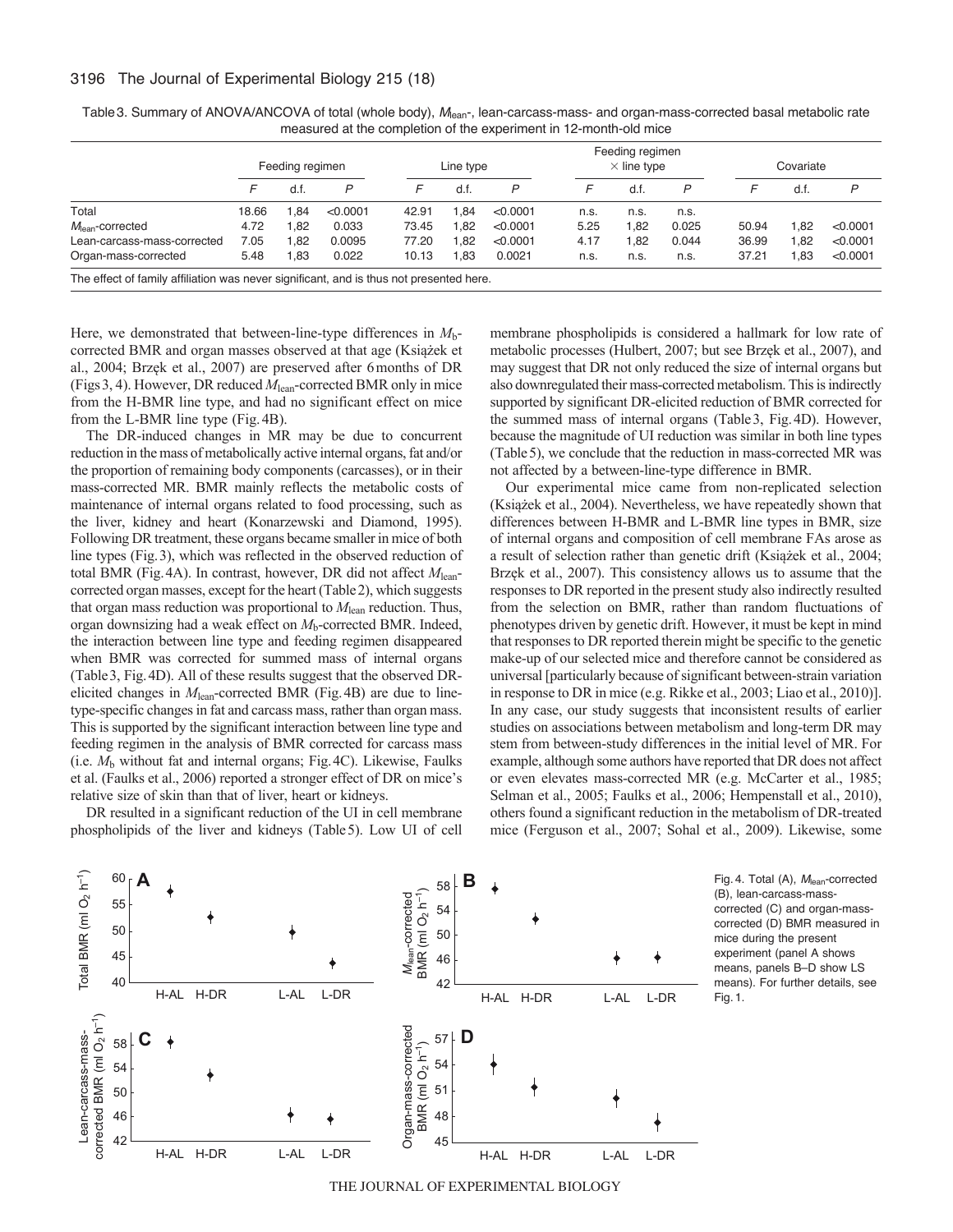| Table 4. Summary of ANOVA/ANCOVA of total (whole body) and M <sub>lean</sub> -corrected peak metabolic rate (PMR), pre-swim core body |
|---------------------------------------------------------------------------------------------------------------------------------------|
| temperature (T) and post-swim hypothermia ( $\Delta T_{\text{swim}}$ )                                                                |

|                                                           | Feeding regimen |      |          | Line type |      |              | Feeding regimen $\times$ line type |      |        | $M_{\text{lean}}$ |      |        |
|-----------------------------------------------------------|-----------------|------|----------|-----------|------|--------------|------------------------------------|------|--------|-------------------|------|--------|
|                                                           |                 | d.f  | P        | F         | d.f. | $\mathsf{P}$ | F                                  | d.f. | P      | F                 | d.f. | P      |
| Total                                                     |                 |      |          |           |      |              |                                    |      |        |                   |      |        |
| PMR <sup>a</sup>                                          | 140.34          | 1,44 | < 0.0001 | 9.15      | 1,44 | 0.0041       | 12.43                              | 1,44 | 0.001  |                   |      |        |
|                                                           | 13.05           | 1,84 | 0.0005   | 0.48      | 1,84 | 0.49         | n.s.                               | n.s. | n.s.   |                   |      |        |
| $\Delta T_{\text{swim}}$                                  | 13.18           | 1,82 | 0.0005   | 33.17     | 1,82 | < 0.0001     | 13.00                              | 1,82 | 0.0005 |                   |      |        |
| $M_{\text{lean}}$ -corrected                              |                 |      |          |           |      |              |                                    |      |        |                   |      |        |
| PMR <sup>b</sup>                                          | 34.53           | 1,41 | < 0.0001 | 8.00      | 1,41 | 0.0072       | n.s.                               | n.s. | n.s.   | 15.54             | 1,41 | 0.0003 |
| $\Delta T_{\text{swim}}$                                  | 1.00            | 1,81 | 0.32     | 39.79     | 1,81 | < 0.0001     | 6.67                               | 1,81 | 0.012  | 12.45             | 1,81 | 0.0007 |
| $M_{\text{lean}}$ was not significant as covariate for T. |                 |      |          |           |      |              |                                    |      |        |                   |      |        |

<sup>a</sup>Effect of family affiliation:  $F_{37,44}$ =3.15,  $P$ =0.0002.

<sup>b</sup>Effect of family affiliation:  $F_{37,41}$ =2.05, *P*=0.013; effect of channel in respirometer:  $F_{3,41}$ =3.57, *P*=0.022.

studies reported a significant decrease of BMR with age (e.g. Speakman et al., 2003; Ruggiero et al., 2008; Moe et al., 2009), whereas others found no BMR change (e.g. O'Connor et al., 2002; Chappell et al., 2003; Moe et al., 2007). None of these studies considered the initial level of MR, which, as we have shown here, can significantly affect the responses to DR and age-related changes (i.e. the effect of time course in our experiment). This concurs with a study by Speakman et al. (Speakman et al., 2004), which showed that a 17% difference in initial RMR in mice (i.e. two times lower than in our experiment) resulted in a 36% difference in their lifespan. Similarly, Ruggiero et al. (Ruggiero et al., 2008) demonstrated that variation in BMR is correlated with mortality risk in humans. Thus, we suggest that metabolic responses to DR are more likely to be found in populations with a high initial variation in MR, where at least some individuals can manifest significant DR-related changes in the studied parameters.

# **Effect of experimental treatment on PMR**

At the age of 3–5months, AL-fed mice from the L-BMR line type have higher PMR than those from the H-BMR line type (Książek et al., 2004) and this difference was preserved over the course of our 6-month-long experiment (Table 4, Fig. 5A,B). However, the PMR of mice subjected to DR was significantly reduced, with a much stronger effect on L-BMR than H-BMR mice (Fig. 5A,B), which was analogous to a larger DR-elicited reduction of BMR in the H-BMR mice. This important observation deserves two comments. First, just like in the case of BMR, changes in PMR elicited by DR seem to be proportional to its initial level, which highlights the importance of variation in the level of metabolic traits of individuals in studies on DR and ageing. Second, changes in body components and composition, discussed above in the context of BMR variation, clearly do not correspond with the magnitude of between-line-type differences in DR-induced



(B; LS means), core body temperature (C), post-swim hypothermia (D) and *M*leancorrected post-swim hypothermia (E; LS means) of mice in four experimental groups after completion of the present experiment. For further details, see Fig. 1.

Fig. 5. Total peak metabolic rate (PMR) (A), *M*lean-corrected PMR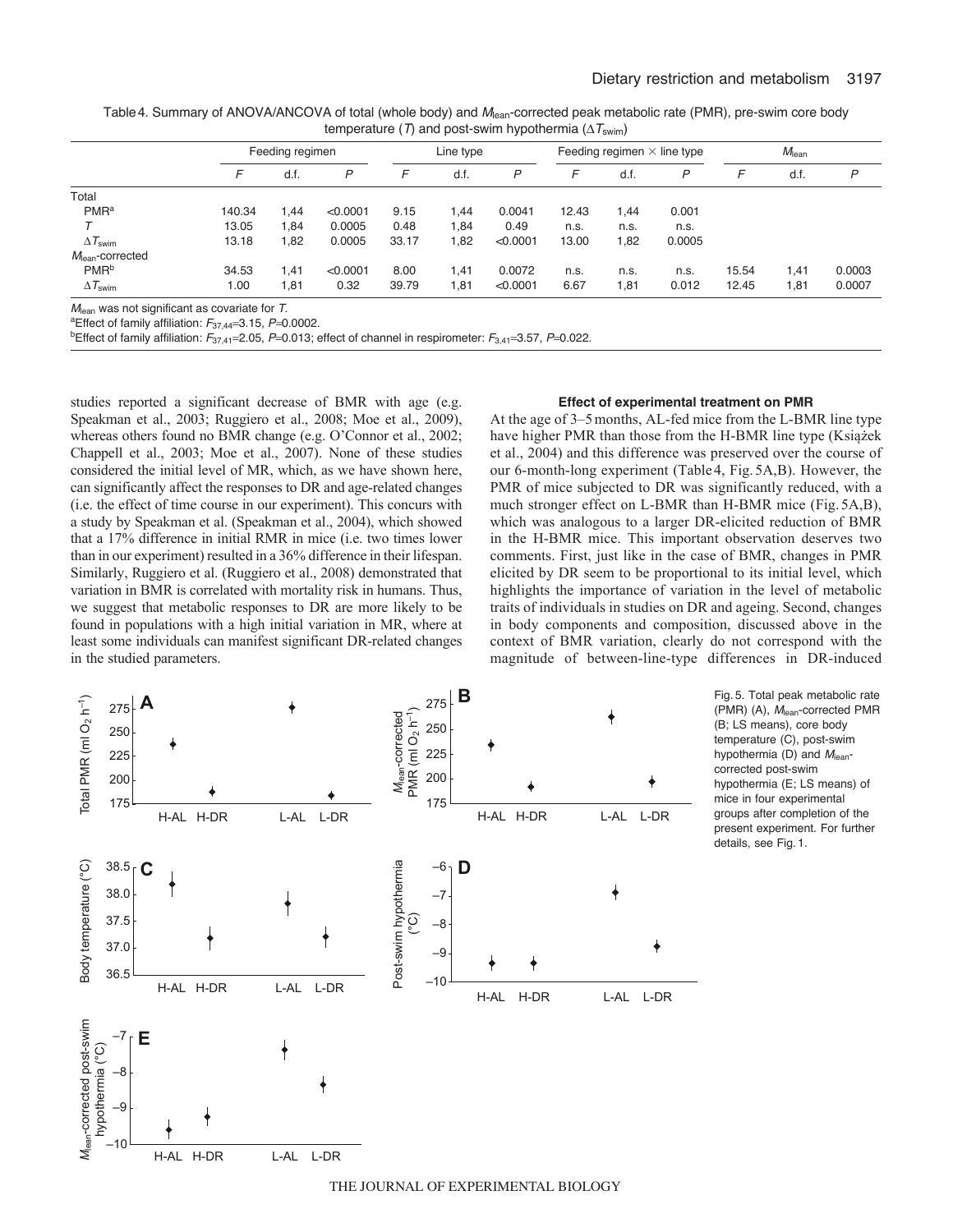# 3198 The Journal of Experimental Biology 215 (18)

|             |                |                | Experimental group |                 | Feeding regimen | Line type |      |       |
|-------------|----------------|----------------|--------------------|-----------------|-----------------|-----------|------|-------|
|             | H-AL           | $H-DR$         | L-AL               | L-DR            | F               | P         | F    | P     |
| Liver       |                |                |                    |                 |                 |           |      |       |
| <b>SFA</b>  | $48.1 \pm 0.3$ | $46.6 \pm 0.3$ | $48.2 \pm 0.3$     | $46.0 \pm 0.3$  | 35.67           | < 0.0001  | 0.47 | 0.5   |
| <b>MUFA</b> | $11.4 \pm 0.4$ | $15.3 + 0.3$   | $10.8 + 0.4$       | $15.7 \pm 0.3$  | 164             | < 0.0001  | 0.01 | 0.9   |
| <b>PUFA</b> | $40.5 + 0.3$   | $38.1 \pm 0.3$ | $40.9 + 0.3$       | $38.2 \pm 0.3$  | 58.07           | < 0.0001  | 0.59 | 0.44  |
| UI          | $160.2 + 1.1$  | $153.9 + 1.1$  | $161.5 + 1.1$      | $156.7 \pm 1.0$ | 24.95           | < 0.0001  | 3.64 | 0.06  |
| Length      | $18.0 + 0.1$   | $17.9 + 0.1$   | $18.0 + 0.1$       | $17.9 + 0.1$    | 36.79           | < 0.0001  | 0.79 | 0.38  |
| Kidney      |                |                |                    |                 |                 |           |      |       |
| <b>SFA</b>  | $47.5 + 0.5$   | $48.3 \pm 0.4$ | $46.9 \pm 0.5$     | $47.7 \pm 0.4$  | 2.76            | 0.1       | 1.68 | 0.2   |
| <b>MUFA</b> | $8.4 \pm 0.2$  | $10.2 + 0.2$   | $8.2 \pm 0.2$      | $10.6 + 0.2$    | 112             | < 0.0001  | 0.24 | 0.63  |
| <b>PUFA</b> | $44.1 \pm 0.4$ | $41.6 \pm 0.4$ | $44.9 \pm 0.4$     | $41.8 \pm 0.4$  | 52.2            | < 0.0001  | 1.53 | 0.22  |
| UI          | $189.1 + 2.1$  | $175.3 + 2.1$  | $195.4 + 2.1$      | $176.5 \pm 1.9$ | 64.7            | < 0.0001  | 2.99 | 0.088 |
| Length      | $18.5 + 0.1$   | $18.3 + 0.1$   | $18.5 + 0.1$       | $18.3 + 0.1$    | 79.4            | < 0.0001  | 3.16 | 0.079 |

Table5. Composition of total cell membrane phospholipids from liver and kidney in mice from four experimental groups and summary of ANOVA results

H-AL, high-basal metabolic rate (BMR) mice fed *ad libitum*; H-DR, high-BMR mice subject to dietary restriction (DR); L-AL, low-BMR mice fed *ad libitum*; L-DR, low-BMR mice subject to DR.

Data are means ± s.e.m. Units for saturated fatty acids (SFA), monounsaturated fatty acids (MUFA) and polyunsaturated fatty acids (PUFA) are percentage of total FA; units for unsaturation index (UI) are the average number of double bonds per 100 FA chains; units for length are the average number of carbon atoms in the FA chain.

 $d.f.=1,84$  for liver and 1,83 for kidney.

reduction of BMR and PMR. This indicates that both BMR and PMR are largely underlined by different metabolic pathways, and that they are independently affected by DR treatment (see also Rikke and Johnson, 2007).

Indeed, except for the heart, changes in the masses of other metabolically active internal organs are likely to contribute to changes in BMR, rather than PMR (Książek et al., 2004; Gębczyński and Konarzewski, 2011). We showed earlier that swim-elicited PMR involves not only an increased MR due to locomotor activity, but also a significant component of thermogenic capacity related to a higher mass of brown adipose tissue in L-BMR mice (Książek et al., 2004; Gębczyński, 2008). There are two lines of evidence that suggest that reduction of thermogenic capacity is associated with the DR-elicited changes of PMR. First, DR caused a significant decrease of *T* measured prior to swimming (Table4, Fig.5C). Second, the effect of DR on  $\Delta T_{\text{swim}}$  was stronger in L-BMR than H-BMR mice (Table4, Fig.5D; although this can be partly explained by differences in body mass, Fig.5E); this pattern was also found in PMR (Fig.5A,B). Taken together, our results indicate that DR reduced thermogenic capacity, but only in L-BMR mice that had a higher initial level of this parameter than H-BMR mice.

# **Effect of DR on susceptibility to oxidative stress**

Although a higher level of BMR may be associated with more effective antioxidative protection (e.g. Speakman et al., 2002), we did not find a significant effect of either line type or DR on antioxidative capacity of blood serum. The lack of a beneficial effect of DR on antioxidative mechanisms has been reported in many other studies (see Masoro, 2002; Masoro, 2005). However, DR presumably increases the resistance to oxidative stress through decreased UI in cell membrane lipids (Merry, 2002; Hulbert, 2005; Hulbert et al., 2007). In our experiment, DR reduced the UI of mice from both line types by 3–4% in liver and 7–10% in kidneys (Table5). These values are comparable to those reported by Faulks et al. (Faulks et al., 2006) for mice subjected to identical DR regimens, and are probably sufficient to exert a beneficial effect on lifespan (Hulbert et al., 2006). However, our results provide no support for the association between variation in MR and mechanisms underlying protection against oxidative stress (antioxidant capacity of blood serum or DR-mediated changes in susceptibility of cell membranes for oxidative stress).

#### **Conclusions**

To the best of our knowledge, this study offers the first experimental analysis of the link between DR-induced changes in BMR and PMR, and differences in their initial levels within a given pool of studied animals. We found that long-term DR had a stronger effect on BMR, PMR and thermogenic capacity in animals characterized by their higher initial levels. These results have three important implications for studies of the effect of DR on metabolism and ageing. First, they suggest that the initial level of BMR can affect how DR modulates lifespan. Second, initial differences in MR can significantly affect the responses to DR and should be controlled for, because they can confound the interpretation of results. Third, even within a given set of experimental animals, DR can affect different measures of metabolism in different ways (e.g. BMR and PMR in our case), and thus the choice of studied metabolic traits may affect the final conclusions of the experiment.

# **LIST OF SYMBOLS AND ABBREVIATIONS**

| <b>BMR</b>            | basal metabolic rate                             |
|-----------------------|--------------------------------------------------|
| DR.                   | dietary restriction                              |
| FA                    | fatty acid                                       |
| H-BMR, L-BMR          | mice selected for high and low BMR, respectively |
| $M_{h}$               | body mass                                        |
| $M_{\text{lean}}$     | lean body mass                                   |
| MR.                   | metabolic rate                                   |
| <b>MUFA</b>           | monounsaturated fatty acid                       |
| <b>PMR</b>            | peak metabolic rate                              |
| <b>PUFA</b>           | polyunsaturated fatty acid                       |
| <b>SFA</b>            | saturated fatty acid                             |
| T                     | pre-swim core body temperature                   |
| UI                    | unsaturation index                               |
| $\Delta T_{\rm swim}$ | post-swim hypothermia                            |

## **ACKNOWLEDGEMENTS**

We are greatly indebted to M. Lewoc, B. Lewończuk and A. Dojlida for technical assistance in carrying out our experiment. A. Bagrowska and J. Zebrowska helped us with analyses of cell membrane fatty acids. T. L. Cary and K. D. Kohl helped to edit the paper.